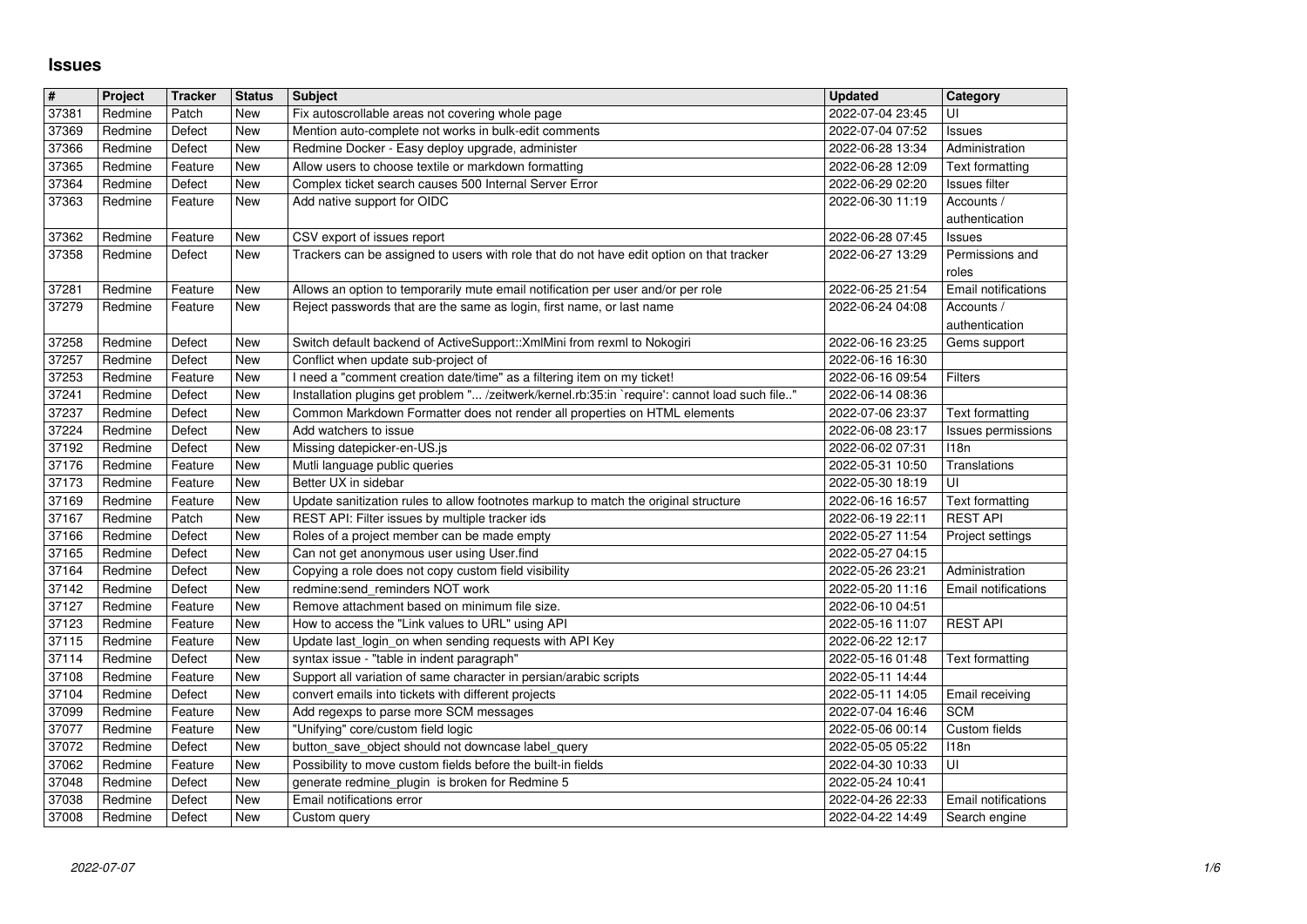| $\vert$ #      | Project            | <b>Tracker</b>    | <b>Status</b> | <b>Subject</b>                                                                                                            | <b>Updated</b>                       | Category                  |
|----------------|--------------------|-------------------|---------------|---------------------------------------------------------------------------------------------------------------------------|--------------------------------------|---------------------------|
| 37007          | Redmine            | Defect            | New           | Switching project in "New Issue" shows wrong fields and uses disallowed default tracker                                   | 2022-07-06 10:38                     | Issues permissions        |
| 37005          | Redmine            | Feature           | <b>New</b>    | Filter the issue whose status changed to open last week                                                                   | 2022-04-22 12:07                     | Filters                   |
| 37000          | Redmine            | Defect            | New           | Repositories are not displaying properly at 125% in Safari 15.4                                                           | 2022-07-04 23:45                     | UI                        |
| 36969          | Redmine            | Defect            | New           | EmailAddress regex matches invalid email addresses                                                                        | 2022-05-05 09:08                     | Accounts /                |
| 36967          | Redmine            | Defect            | New           | issue#create difference error patterns between project_id inside and outside with none member                             | 2022-04-18 09:56                     | authentication<br>Issues  |
| 36933          |                    |                   |               | condition<br>Halt Redmine boot entirely instead of showing a warning in admin/info when there are pending                 | 2022-04-11 09:11                     |                           |
|                | Redmine            | Feature           | New           | migrations                                                                                                                |                                      | Administration            |
|                | Redmine            |                   | New           |                                                                                                                           |                                      |                           |
| 36931          |                    | Feature           |               | Option to search active projects only                                                                                     | 2022-04-11 04:05                     | Search engine             |
| 36897          | Redmine            | Patch             | New           | Wrong formatting of date in Time Entries                                                                                  | 2022-06-14 11:33                     | Time tracking             |
| 36875          | Redmine            | Feature           | <b>New</b>    | Run garbage collection by clicking on the admin site                                                                      | 2022-04-03 07:44                     | Administration            |
| 36864          | Redmine            | Defect            | New           | Email can't be dragged into Redmine 4.2.3                                                                                 | 2022-03-31 06:00                     | Issues                    |
| 36854          | Redmine            | Feature           | New           | Include workflow creation in REST API                                                                                     | 2022-03-29 10:14                     | <b>REST API</b>           |
| 36852          | Redmine            | Feature           | New           | Load and use bash/system ENV variables in config YML files                                                                | 2022-04-12 18:16                     |                           |
| 36848          | Redmine            | Feature           | New           | API allow display "watchers" when listing several issues                                                                  | 2022-03-28 10:53                     | <b>REST API</b>           |
| 36844          | Redmine            | Patch             | New           | Cleanup orphaned query and role ids from habtm join table queries_roles                                                   | 2022-03-27 23:20                     |                           |
| 36840          | Redmine            | Feature           | New           | Migrate Wiki needs an update.                                                                                             | 2022-03-25 21:01                     | Wiki                      |
| 36807          | Redmine            | Patch             | New           | Remove CommonMark experimental flag and mark as deprecated the RedCarpet Markdown                                         | 2022-06-25 19:52                     | Text formatting           |
| 36806          | Redmine            | Patch             | New           | Remove rss_* deprecated methods                                                                                           | 2022-03-19 11:36                     |                           |
| 36801          | Redmine            | Defect            | New           | Rails Autoload Paths contain plugin libs twice                                                                            | 2022-03-18 22:25                     | Plugin API                |
| 36794          | Redmine            | Defect            | <b>New</b>    | Issue copying ignores workflow rules                                                                                      | 2022-03-17 16:46                     |                           |
| 36785          | Redmine            | Feature           | <b>New</b>    | Extension rest api                                                                                                        | 2022-03-17 13:10                     | <b>REST API</b>           |
| 36742          | Redmine            | Patch             | New           | Scroll to top button                                                                                                      | 2022-07-04 15:28                     |                           |
| 36739          | Redmine            | Feature           | New           | Copy issue without notification on old issue                                                                              | 2022-03-09 02:23                     | Issues                    |
|                |                    |                   |               | Realitons error                                                                                                           |                                      |                           |
| 36735          | Redmine            | Defect            | New           |                                                                                                                           | 2022-03-07 12:00                     | <b>Issues</b>             |
| 36719          | Redmine            | Defect            | New           | Projects page doesn't show project summary correctly if it contains a table                                               | 2022-02-28 17:55                     | Projects                  |
| 36711          | Redmine            | Feature           | New           | Various features for MailHandler                                                                                          | 2022-02-26 23:12                     | Email receiving           |
| 36702          | Redmine            | Feature           | New           | Inline autocomplete for versions                                                                                          | 2022-02-25 09:06                     |                           |
| 36700          | Redmine            | Defect            | New           | redmine:email:receive_imap truncate body email                                                                            | 2022-02-24 15:59                     | Email receiving           |
| 36695          | Redmine            | Feature           | New           | Add check in Redmine information page if default queue adapter is used in production                                      | 2022-03-29 07:03                     | Administration            |
| 36679          | Redmine            | Feature           | New           | Export a version as changelog text                                                                                        | 2022-02-22 00:28                     | Roadmap                   |
| 36659          | Redmine            | Feature           | New           | Add "auth_source_id" to GET request for Endpoint /users.:format                                                           | 2022-02-18 10:22                     | <b>REST API</b>           |
| 36634          | Redmine            | Defect            | New           | Usability: change "are you sure" texts.                                                                                   | 2022-02-14 12:36                     | UI                        |
| 36594          | Redmine            | Feature           | New           | Relax rouge version dependency in Gemfile                                                                                 | 2022-02-09 19:31                     | Text formatting           |
| 36583          | Redmine            | Defect            | New           | Navigate directly to My Page from SSO authentication avoiding redmine login                                               | 2022-02-07 12:19                     | OpenID                    |
| 36581          | Redmine            | Defect            | New           | Clicking the "New repository" button causes a 404 error                                                                   | 2022-03-13 08:54                     | <b>SCM</b>                |
| 36574          | Redmine            | Defect            | New           | context-menu on task                                                                                                      | 2022-02-24 13:53                     | UI                        |
| 36573          | Redmine            |                   | New           |                                                                                                                           | 2022-02-10 06:40                     | Administration            |
|                |                    | Feature           |               | Extend config.ru to support sub-uri ootb and cleanup all wiki pages                                                       |                                      |                           |
| 36544          | Redmine            | Feature           | New           | API json/xml responses based on Accept header                                                                             | 2022-01-30 14:33                     | <b>REST API</b>           |
| 36542<br>36537 | Redmine<br>Redmine | Defect<br>Feature | New<br>New    | projects.xml API doens't include closed projects since redmine v4.1<br>Diferentiate between "comment" and "edit", Issues. | 2022-02-10 10:14<br>2022-01-27 14:00 | <b>REST API</b><br>Issues |
|                |                    |                   |               |                                                                                                                           |                                      |                           |
|                |                    |                   |               |                                                                                                                           |                                      |                           |
|                |                    |                   |               |                                                                                                                           |                                      |                           |
|                |                    |                   |               |                                                                                                                           |                                      |                           |
|                |                    |                   |               |                                                                                                                           |                                      |                           |
|                |                    |                   |               |                                                                                                                           |                                      |                           |
|                |                    |                   |               |                                                                                                                           |                                      |                           |
|                |                    |                   |               |                                                                                                                           |                                      |                           |
|                |                    |                   |               |                                                                                                                           |                                      |                           |
|                |                    |                   |               |                                                                                                                           |                                      |                           |
|                |                    |                   |               |                                                                                                                           |                                      |                           |
|                |                    |                   |               |                                                                                                                           |                                      |                           |
|                |                    |                   |               |                                                                                                                           |                                      |                           |
|                |                    |                   |               |                                                                                                                           |                                      |                           |
|                |                    |                   |               |                                                                                                                           |                                      |                           |
|                |                    |                   |               |                                                                                                                           |                                      |                           |
|                |                    |                   |               |                                                                                                                           |                                      |                           |
|                |                    |                   |               |                                                                                                                           |                                      |                           |
|                |                    |                   |               |                                                                                                                           |                                      |                           |
|                |                    |                   |               |                                                                                                                           |                                      |                           |
|                |                    |                   |               |                                                                                                                           |                                      |                           |
|                |                    |                   |               |                                                                                                                           |                                      |                           |
|                |                    |                   |               |                                                                                                                           |                                      |                           |
|                |                    |                   |               |                                                                                                                           |                                      |                           |
|                |                    |                   |               |                                                                                                                           |                                      |                           |
|                |                    |                   |               |                                                                                                                           |                                      |                           |
|                |                    |                   |               |                                                                                                                           |                                      |                           |
|                |                    |                   |               |                                                                                                                           |                                      |                           |
|                |                    |                   |               |                                                                                                                           |                                      |                           |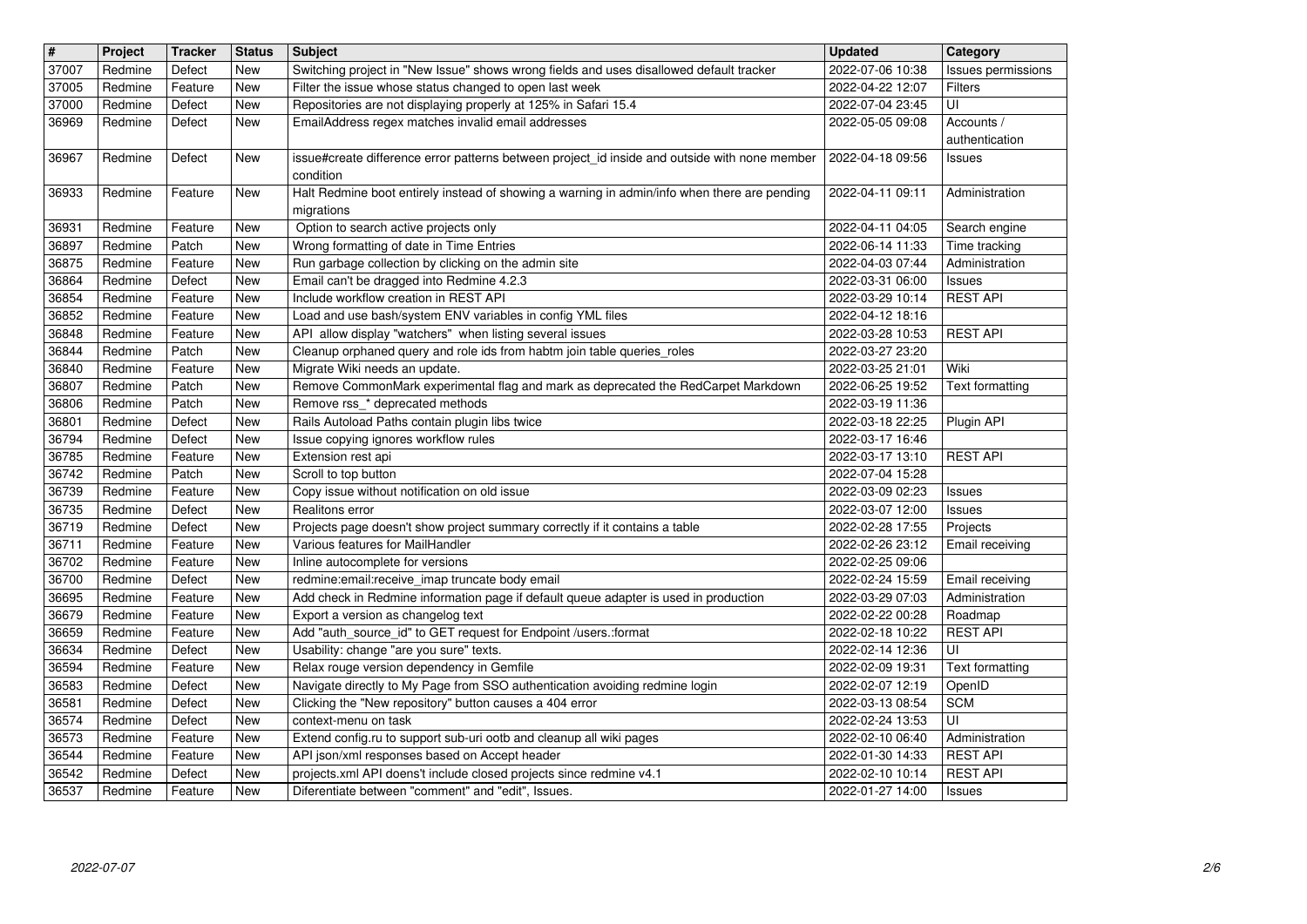| $\overline{\mathbf{H}}$<br>36521 | Project<br>Redmine | <b>Tracker</b><br>Feature | <b>Status</b><br>New | <b>Subject</b><br>Add language filter to redmine.org page                                                                                                               | <b>Updated</b><br>2022-01-25 21:30   | Category<br>Website                          |
|----------------------------------|--------------------|---------------------------|----------------------|-------------------------------------------------------------------------------------------------------------------------------------------------------------------------|--------------------------------------|----------------------------------------------|
|                                  |                    |                           |                      |                                                                                                                                                                         |                                      | (redmine.org)                                |
| 36515<br>36450                   | Redmine<br>Redmine | Defect<br>Feature         | New<br>New           | Images with absolute Path / URL not exported to PDF<br>Show/hide private comments                                                                                       | 2022-03-02 23:53<br>2022-01-19 10:43 | PDF export<br>Issues                         |
| 36448<br>36444                   | Redmine<br>Redmine | Feature<br>Defect         | New<br>New           | Option to group subtasks within task in issue list<br>Validation error message when no trackers are assigned to a project is confusing                                  | 2022-01-19 01:18<br>2022-01-18 08:11 | <b>Issues list</b><br>Email receiving        |
| 36438                            | Redmine            | Patch                     | New                  | Support nulls first/last option for sorting order of custom queries                                                                                                     | 2022-01-17 13:41                     |                                              |
| 36413<br>36412                   | Redmine<br>Redmine | Feature<br>Feature        | New<br>New           | How could I assign automatically project value to the linked demands?<br>Possibility to mark "Note" field as "Required" in "Workflow->Fields permissions" tab           | 2022-01-11 18:10<br>2022-01-10 23:53 | Project settings<br><b>Issues workflow</b>   |
| 36395<br>36376                   | Redmine<br>Redmine | Defect<br>Feature         | New<br>New           | Mailer.with_synched_deliveries is not thread-safe<br>accidentally delete a member in the project member settings                                                        | 2022-01-06 17:12<br>2022-01-18 10:49 | Email notifications                          |
| 36374<br>36370                   | Redmine<br>Redmine | Feature<br>Feature        | New<br>New           | Add sign in page caps lock indicator<br>Add Copy and Archive to the project context menu                                                                                | 2021-12-31 06:53<br>2022-01-07 09:01 | Security<br>Projects                         |
| 36368                            | Redmine            | Defect                    | New                  | show in assignable user when he/she is not member of that project                                                                                                       | 2021-12-30 13:11                     | Issues                                       |
| 36365<br>36364                   | Redmine<br>Redmine | Defect<br>Feature         | New<br>New           | centos8 00 redmine0000000000 webhook,000000000000000<br>Add possibility to add custom field of type key/value list to timelog reports                                   | 2021-12-29 10:00<br>2021-12-28 18:28 | Hook requests<br>Time tracking               |
| 36349<br>36335                   | Redmine<br>Redmine | Defect<br>Defect          | New<br>New           | Problem with adding peopel to existing tasks<br>Error when editing workflow with large number of statuses                                                               | 2022-01-25 11:52<br>2021-12-19 15:50 | Issues permissions<br><b>Issues workflow</b> |
| 36328                            | Redmine            | Feature                   | New                  | Issue Tab - View Issue and all its descendants                                                                                                                          | 2021-12-20 18:55                     | Issues                                       |
| 36320<br>36295                   | Redmine<br>Redmine | Feature<br>Feature        | New<br>New           | Migrate to Rails 7<br>Tracker based field ordering.                                                                                                                     | 2022-05-04 10:26<br>2021-12-09 21:09 | Rails support<br>Custom fields               |
| 36291<br>36278                   | Redmine<br>Redmine | Defect<br>Defect          | New<br><b>New</b>    | Issue done ratio is not updated after closing duplicate issue<br>Required field does not marked as required when user has multiple roles with different rules           | 2021-12-22 13:35<br>2021-12-13 10:46 | Issues<br><b>Issues workflow</b>             |
| 36273                            | Redmine            | Defect                    | <b>New</b>           | Modifying the source code of the plugin does not reload it in trunk 21295                                                                                               | 2021-12-02 15:21                     |                                              |
| 36265<br>36260                   | Redmine<br>Redmine | Patch<br>Defect           | <b>New</b><br>New    | More flexible options for issue notifications<br>Gantt error                                                                                                            | 2021-12-01 10:27<br>2021-11-30 11:55 |                                              |
| 36258<br>36256                   | Redmine<br>Redmine | Patch<br>Feature          | New<br>New           | Support revision without any message<br>Redmine Calendar is not listing issues                                                                                          | 2022-07-03 04:44<br>2021-11-29 09:00 | <b>SCM</b><br>Calendar                       |
| 36252                            | Redmine            | Feature                   | New                  | Make the wiki multi-lingual                                                                                                                                             | 2021-11-26 11:18                     |                                              |
| 36229<br>36223                   | Redmine<br>Redmine | Defect<br>Defect          | New<br>New           | API - Question/Problem<br>Import from csv problems                                                                                                                      | 2021-11-23 23:44<br>2021-11-22 16:55 | Documentation<br>Importers                   |
| 36204<br>36197                   | Redmine<br>Redmine | Feature<br>Feature        | New<br>New           | Add links from roadmap and a specific version to files associated with a version<br>Make the default behavior of copying attachments configurable when copying an issue | 2021-11-17 16:51<br>2022-02-07 10:55 | Roadmap<br>Issues                            |
| 36183                            | Redmine            | Feature                   | New                  | Dynamic decimal separator, according to country setting                                                                                                                 | 2021-11-11 11:37                     |                                              |
| 36182<br>36181                   | Redmine<br>Redmine | Patch<br>Defect           | New<br>New           | Show notifications for all Redmine users<br>Time tracking enumeration Activities are duplicated and counted separately in reports                                       | 2022-06-30 06:27<br>2021-11-10 22:24 | Administration<br>Time tracking              |
| 36177<br>36176                   | Redmine<br>Redmine | Defect<br>Feature         | New<br>New           | Remove spaces at the end of custom-fields names<br>Create automatic subtasks                                                                                            | 2021-11-09 14:11<br>2021-11-09 12:35 | Custom fields                                |
| 36162                            | Redmine            | Feature<br>Defect         | New                  | Add notification reason to the email instead of the default static email footer                                                                                         | 2022-04-26 15:20                     | <b>Email</b> notifications                   |
| 36150<br>36138                   | Redmine<br>Redmine | Feature                   | <b>New</b><br>New    | imap mail fetch validation failed: due date is blank<br>00000000<br>redmine_cost_admin plugin                                                                           | 2021-11-06 19:36<br>2021-11-17 07:28 | Email receiving<br>Issues<br>Time tracking   |
|                                  |                    |                           |                      |                                                                                                                                                                         |                                      |                                              |
|                                  |                    |                           |                      |                                                                                                                                                                         |                                      |                                              |
|                                  |                    |                           |                      |                                                                                                                                                                         |                                      |                                              |
|                                  |                    |                           |                      |                                                                                                                                                                         |                                      |                                              |
|                                  |                    |                           |                      |                                                                                                                                                                         |                                      |                                              |
|                                  |                    |                           |                      |                                                                                                                                                                         |                                      |                                              |
|                                  |                    |                           |                      |                                                                                                                                                                         |                                      |                                              |
|                                  |                    |                           |                      |                                                                                                                                                                         |                                      |                                              |
|                                  |                    |                           |                      |                                                                                                                                                                         |                                      |                                              |
|                                  |                    |                           |                      |                                                                                                                                                                         |                                      |                                              |
|                                  |                    |                           |                      |                                                                                                                                                                         |                                      |                                              |
|                                  |                    |                           |                      |                                                                                                                                                                         |                                      |                                              |
|                                  |                    |                           |                      |                                                                                                                                                                         |                                      |                                              |
|                                  |                    |                           |                      |                                                                                                                                                                         |                                      |                                              |
|                                  |                    |                           |                      |                                                                                                                                                                         |                                      |                                              |
|                                  |                    |                           |                      |                                                                                                                                                                         |                                      |                                              |
|                                  |                    |                           |                      |                                                                                                                                                                         |                                      |                                              |
|                                  |                    |                           |                      |                                                                                                                                                                         |                                      |                                              |
|                                  |                    |                           |                      |                                                                                                                                                                         |                                      |                                              |
|                                  |                    |                           |                      |                                                                                                                                                                         |                                      |                                              |
|                                  |                    |                           |                      |                                                                                                                                                                         |                                      |                                              |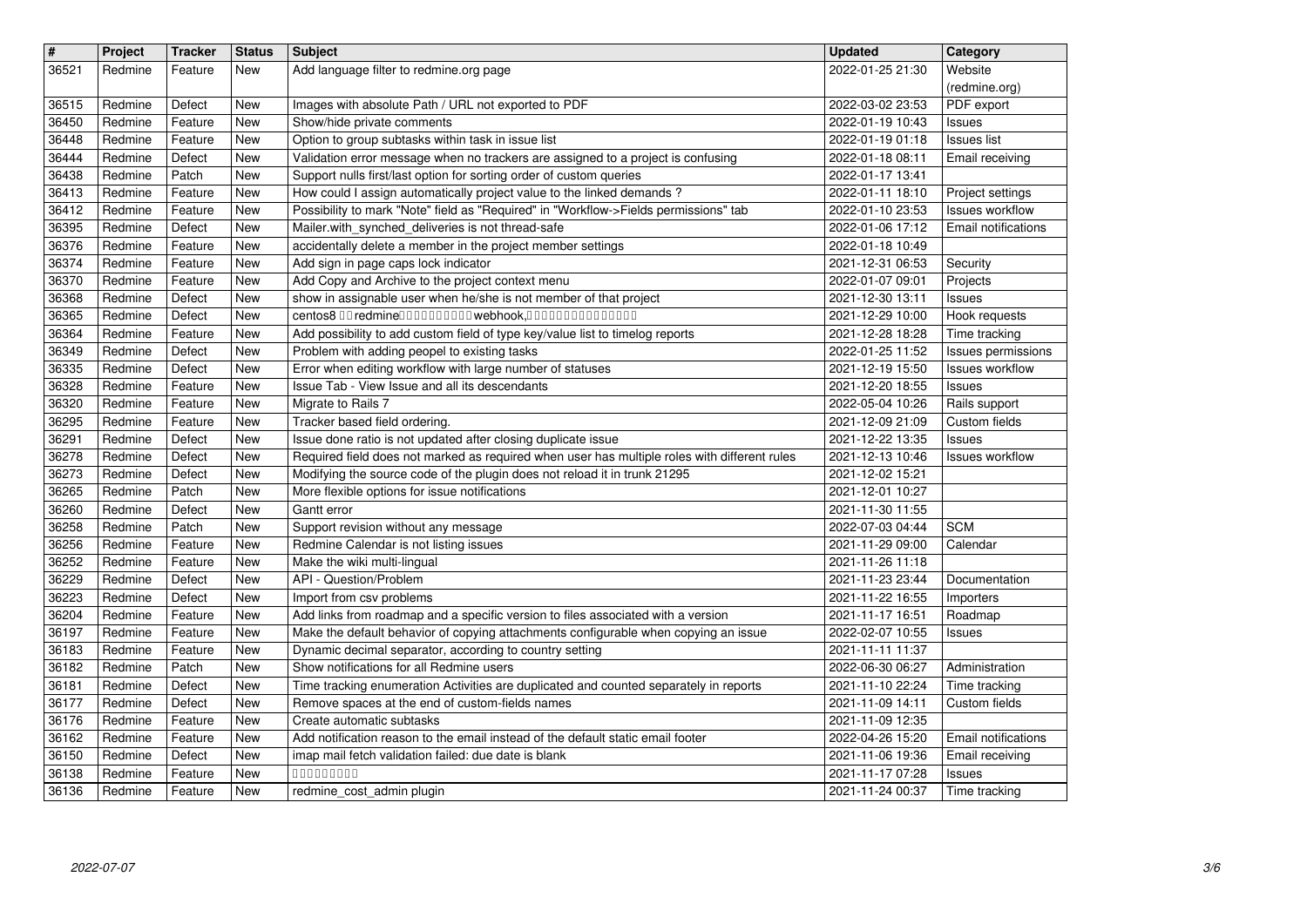| $\vert$ #      | Project            | <b>Tracker</b>     | <b>Status</b>     | <b>Subject</b>                                                                                                                                                                 | <b>Updated</b>                       | Category                    |
|----------------|--------------------|--------------------|-------------------|--------------------------------------------------------------------------------------------------------------------------------------------------------------------------------|--------------------------------------|-----------------------------|
| 36135          | Redmine            | Patch              | New               | Setting partially independent start-date, end-date, priority and done ratio in parent tickets when                                                                             | 2021-11-03 17:06                     | Issues                      |
| 36059          | Redmine            | Defect             | <b>New</b>        | subtasking<br>Fulltext search in timelog comments                                                                                                                              | 2022-03-13 06:44                     | Search engine               |
| 36056          | Redmine            | Feature            | New               | Update password hash function                                                                                                                                                  | 2021-10-27 11:09                     |                             |
| 36042          | Redmine            | Defect             | New               | Filtering issues by multiple projects in REST API returns a 404                                                                                                                | 2021-10-25 22:48                     | <b>REST API</b>             |
| 36032          | Redmine            | Feature            | New               | Auto-complete in Project list form                                                                                                                                             | 2021-10-22 14:15                     | <b>Filters</b>              |
| 36031<br>36025 | Redmine<br>Redmine | Defect<br>Feature  | New<br>New        | REST API show wiki page in html format contains wrong links to another wiki project<br>Drag and drop upload files to issue via issue list screen                               | 2021-10-22 11:08<br>2021-10-21 09:01 | <b>REST API</b><br>Files    |
| 36023          | Redmine            | Defect             | New               | Export project news to pdf (images in description are not showing in exported pdf file)                                                                                        | 2021-10-21 07:49                     | <b>News</b>                 |
| 36004          | Redmine            | Defect             | New               | file sestem reposatory dont list the arabic files                                                                                                                              | 2021-10-20 12:46                     | <b>SCM</b>                  |
| 36002<br>35990 | Redmine<br>Redmine | Feature<br>Feature | New<br>New        | Add search capabilities in a list custom-field to improve the user expirience<br>Sitewide news plugin                                                                          | 2021-10-18 10:29<br>2021-10-15 03:37 | UI<br><b>News</b>           |
| 35988          | Redmine            | Feature            | New               | Spread sheet import plugin                                                                                                                                                     | 2021-11-10 06:54                     | Importers                   |
| 35965          | Redmine            | Defect             | New               | REST group api does not work when user is already member of group                                                                                                              | 2021-10-08 11:33                     | <b>REST API</b>             |
| 35963<br>35946 | Redmine<br>Redmine | Defect<br>Patch    | New<br>New        | Redmine: Associated revisions not updating automatically<br>Mark project categories as "inactive"                                                                              | 2021-10-07 17:12<br>2021-10-01 11:29 | Issues<br>Project settings  |
| 35938          | Redmine            | Feature            | New               | custom relationship and tracker filter                                                                                                                                         | 2021-09-30 14:30                     | Issues                      |
| 35920          | Redmine            | Feature            | New               | Display caption of "Group by column" on the grouped issues list                                                                                                                | 2022-04-12 08:03                     |                             |
| 35919          | Redmine            | Patch              | New               | Illumination of overdue closed issues                                                                                                                                          | 2021-09-24 21:26                     | Issues planning<br>Files    |
| 35917<br>35916 | Redmine<br>Redmine | Defect<br>Defect   | <b>New</b><br>New | Bringing redmine projects back from a restored hard drive<br>Time-Entries CSV export is broken                                                                                 | 2021-09-24 14:31<br>2021-10-18 09:40 | Time tracking               |
| 35906          | Redmine            | Feature            | New               | Project Activity Log                                                                                                                                                           | 2021-09-22 19:04                     | Projects                    |
| 35890          | Redmine            | Feature            | New               | Equalize content order for diff views                                                                                                                                          | 2021-09-18 13:54                     | UI                          |
| 35889<br>35885 | Redmine<br>Redmine | Feature<br>Defect  | New<br>New        | Textile and Markdown attachment rendering should support third-party formatters<br>the change of routing raw files from repositories not included in the upgrade proces/manual | 2021-09-22 01:27<br>2021-09-24 17:32 | Attachments                 |
| 35872          | Redmine            | Defect             | New               | Attendee listbox ordering problem solution                                                                                                                                     | 2021-09-14 22:29                     | Issues                      |
| 35861          | Redmine            | Feature            | New               | Add hook to import issue fields mapping view                                                                                                                                   | 2021-09-09 11:46                     | Hook requests               |
| 35860<br>35859 | Redmine<br>Redmine | Defect<br>Feature  | New<br>New        | Unable to see Custom Fields after migration<br>Azure AD Login                                                                                                                  | 2021-09-15 15:51<br>2021-09-08 16:44 | Custom fields<br>Accounts / |
|                |                    |                    |                   |                                                                                                                                                                                |                                      | authentication              |
| 35839          | Redmine            | Feature            | <b>New</b>        | API: Unable to distinguish between user and group, for the assigned_to field                                                                                                   | 2021-09-06 19:16                     | <b>REST API</b>             |
| 35826<br>35816 | Redmine<br>Redmine | Defect<br>Patch    | New<br>New        | a long time subversion diff blocked all other requests<br>Patch to add Postgis adapter support                                                                                 | 2021-08-30 09:11<br>2021-09-01 22:41 | <b>SCM</b><br>Database      |
| 35799          | Redmine            | Feature            | New               | Add a link to (with count of) targeted but not-estimated issues to versions show view                                                                                          | 2021-08-22 13:42                     | Issues planning             |
| 35798          | Redmine            | Feature            | New               | Add Total estimated/spent time issue query filters                                                                                                                             | 2021-08-22 09:11                     | Issues filter               |
| 35797          | Redmine            | Feature            | New               | Don't show issues without spent time on the issues list with 0.00/0:00 spent time values                                                                                       | 2021-09-05 22:53                     | <b>Issues list</b>          |
| 35796<br>35794 | Redmine<br>Redmine | Feature<br>Defect  | New<br>New        | Allow subject and priority issue attributes (i.e. tracker fields) to be disablable<br>ProjectQuery doesn't obey multiple sort orders                                           | 2021-08-22 07:22<br>2021-08-22 04:06 | Issues<br>Projects          |
| 35774          | Redmine            | Feature            | New               | Deprecate and Remove Version#effective_date compatibility layer in favor of Version#due_date 2021-08-17 12:17                                                                  |                                      | Code                        |
| 35772          | Redmine            | Patch              | New               | Change the background color of tables written in Wiki notation                                                                                                                 | 2021-08-18 07:32                     | cleanup/refactoring<br>UI   |
| 35771          | Redmine            | Feature            | New               | Document 'Repositories Management API' and 'Revisions Add/Delete Related Issues API'                                                                                           | 2021-08-17 05:17                     | Documentation               |
| 35769          | Redmine            | Patch              | New               | Add a Revision (Changeset) API end-point with support for inclusion of associated issues                                                                                       | 2021-08-17 12:20                     | <b>REST API</b>             |
|                |                    |                    |                   |                                                                                                                                                                                |                                      |                             |
|                |                    |                    |                   |                                                                                                                                                                                |                                      |                             |
|                |                    |                    |                   |                                                                                                                                                                                |                                      |                             |
|                |                    |                    |                   |                                                                                                                                                                                |                                      |                             |
|                |                    |                    |                   |                                                                                                                                                                                |                                      |                             |
|                |                    |                    |                   |                                                                                                                                                                                |                                      |                             |
|                |                    |                    |                   |                                                                                                                                                                                |                                      |                             |
|                |                    |                    |                   |                                                                                                                                                                                |                                      |                             |
|                |                    |                    |                   |                                                                                                                                                                                |                                      |                             |
|                |                    |                    |                   |                                                                                                                                                                                |                                      |                             |
|                |                    |                    |                   |                                                                                                                                                                                |                                      |                             |
|                |                    |                    |                   |                                                                                                                                                                                |                                      |                             |
|                |                    |                    |                   |                                                                                                                                                                                |                                      |                             |
|                |                    |                    |                   |                                                                                                                                                                                |                                      |                             |
|                |                    |                    |                   |                                                                                                                                                                                |                                      |                             |
|                |                    |                    |                   |                                                                                                                                                                                |                                      |                             |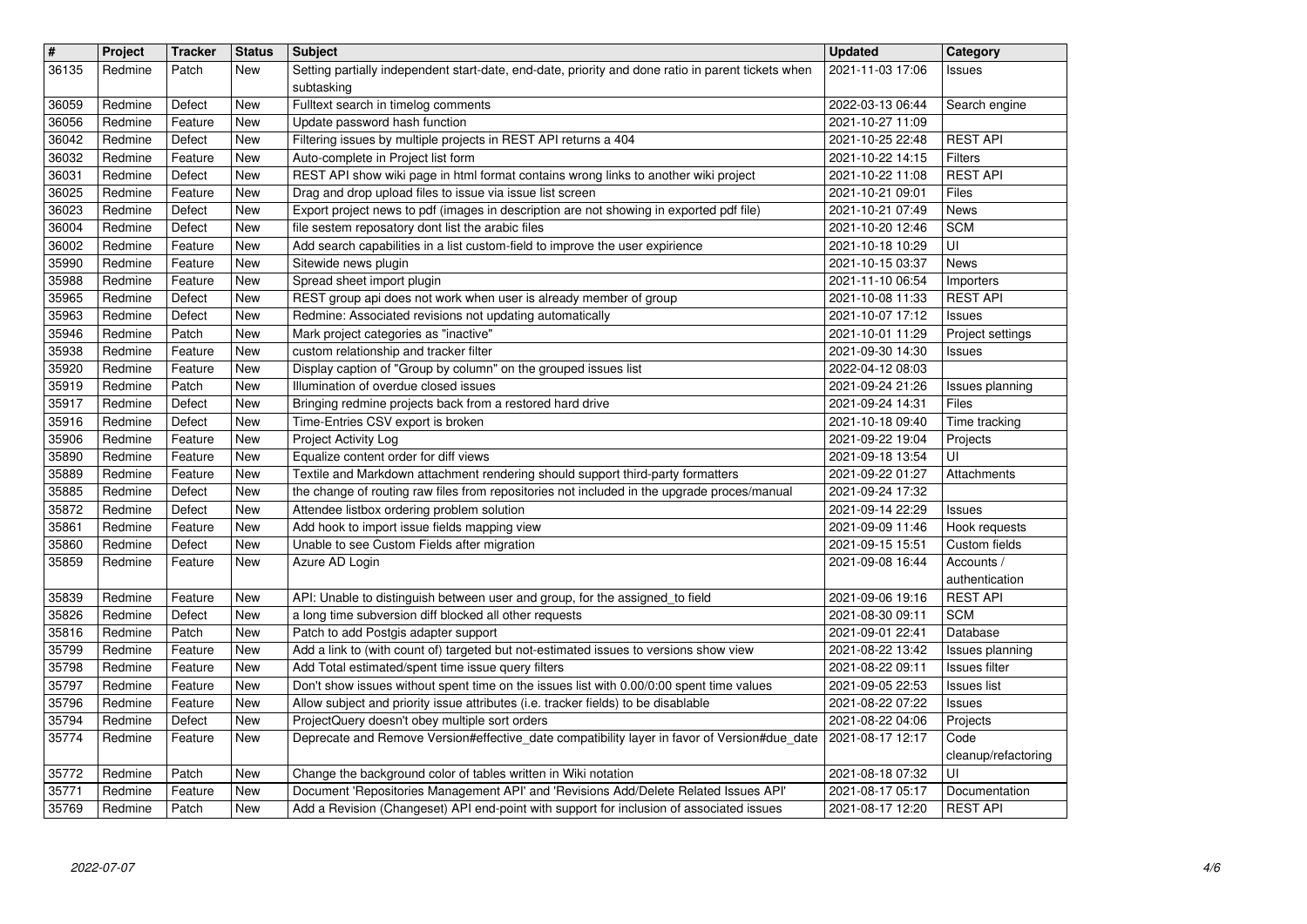| $\overline{\mathbf{H}}$ | Project            | <b>Tracker</b>     | <b>Status</b> | <b>Subject</b>                                                                                                            | <b>Updated</b>                       | Category                          |
|-------------------------|--------------------|--------------------|---------------|---------------------------------------------------------------------------------------------------------------------------|--------------------------------------|-----------------------------------|
| 35762                   | Redmine            | Feature            | New           | Add an optional, explicit Project#start_date and Project#due_date to projects                                             | 2021-08-14 12:01                     | Projects                          |
| 35761                   | Redmine            | Feature            | New           | Display Project#start_date and Project#due_date on project show view                                                      | 2021-08-14 12:01                     | Projects                          |
| 35760                   | Redmine            | Feature            | New           | Add a fallback-mechanism to Version#due_date similar to Version#start_date                                                | 2021-08-14 11:52                     | Roadmap                           |
| 35750                   | Redmine            | Feature            | New           | Export "version" information with custom fields                                                                           | 2021-08-12 18:10                     | Custom fields                     |
| 35749                   | Redmine            | Feature            | New           | Call<br>Redmine::Hook.call_hook(:model_changeset_scan_commit_for_issue_ids_pre_issue_update)                              | 2021-08-12 09:42                     |                                   |
| 35747                   | Redmine            | Feature            | New           | not only in case of a fixed issue with 'fixes' keyword<br>Allow style attribute for HTML elements in CommonMark formatter | 2021-08-12 09:13                     | Text formatting                   |
| 35734                   | Redmine            | Defect             | New           | Comments are not shown correctly in Outlookmails when using nummeration where                                             | 2021-08-11 13:25                     | Issues                            |
|                         |                    |                    |               | PRE-Blocks are included                                                                                                   |                                      |                                   |
| 35732                   | Redmine            | Defect             | <b>New</b>    | Clean up and reorder Redmine Wiki                                                                                         | 2021-12-16 09:47                     |                                   |
| 35685                   | Redmine            | Feature            | <b>New</b>    | Support for MySQL > 5.7 or MariaDB                                                                                        | 2022-06-10 12:46                     | Database                          |
| 35680                   | Redmine            | Defect             | New           | Error while using local hashes gitlab-repository                                                                          | 2021-08-04 09:40                     | <b>SCM</b>                        |
| 35679                   | Redmine            | Feature            | New           | Ignore text email parts only stating that the email should be viewed as HTML                                              | 2021-08-03 22:14                     | Email receiving                   |
| 35676                   | Redmine            | Feature            | New           | Optimize performance of syntax highlighting implementation                                                                | 2021-08-03 12:11                     | Performance                       |
| 35674                   | Redmine            | Patch              | New           | Several improvements (with fixes of inconsistencies) for the issues show view                                             | 2021-08-22 05:17                     | UI                                |
| 35670                   | Redmine            | Defect             | New           | Graphs in the Issues Report details are too large.                                                                        | 2021-08-03 01:04                     | Issues planning                   |
| 35667                   | Redmine            | Feature            | New           | Consider generalization of My page block mechanism for use on the Issues Reports view                                     | 2021-08-02 18:08                     | Issues planning                   |
| 35666                   | Redmine            | Defect             | New           | Review incorrect usage of Setting.display_subprojects_issues                                                              | 2021-08-02 15:42                     | <b>Issues</b>                     |
| 35664                   | Redmine            | Defect             | <b>New</b>    | Inconsistencies in rendering of subproject data on Issues Reports                                                         | 2021-08-02 15:26                     | Issues planning                   |
| 35663<br>35657          | Redmine<br>Redmine | Feature<br>Feature | New<br>New    | Access custom fields in project specific activities via Redmine API<br>Spent time ratio column and filter                 | 2021-08-02 15:26                     | <b>REST API</b>                   |
| 35648                   | Redmine            | Patch              | New           | Changelog generator should allow merging two or more versions                                                             | 2021-09-05 22:56<br>2021-08-01 10:15 | <b>Issues</b>                     |
| 35647                   | Redmine            | Feature            | New           | Allow the user to properly override Setting.display_subprojects_issues on Issue Reports if a                              | 2021-08-03 02:31                     | Issues planning                   |
|                         |                    |                    |               | project has subprojects                                                                                                   |                                      |                                   |
| 35645                   | Redmine            | Feature            | New           | Request for reconsideration of removal of 'View all issues' link                                                          | 2022-01-18 08:50                     | UI                                |
| 35640                   | Redmine            | Feature            | New           | select / deselect watchers with one click when I copy a single issue                                                      | 2021-07-30 02:32                     | <b>Issues</b>                     |
| 35626                   | Redmine            | Feature            | New           | Prevent close project                                                                                                     | 2021-07-28 16:03                     | Projects                          |
| 35616                   | Redmine            | Feature            | New           | Remove "Delete" from the context menu for related issues                                                                  | 2021-07-27 21:00                     | UI                                |
| 35613                   | Redmine            | Patch              | New           | German translation update of Wiki syntax help                                                                             | 2021-11-15 14:37                     | Translations                      |
| 35582                   | Redmine            | Defect             | New           | Error: Template::Error (Tried to load unspecified class:                                                                  | 2022-02-13 10:04                     | Administration                    |
|                         |                    |                    |               | ActiveSupport::HashWithIndifferentAccess)                                                                                 |                                      |                                   |
| 35570                   | Redmine            | Feature            | New           | Dynamically adjustable template options                                                                                   | 2021-07-16 09:42                     | Themes                            |
| 35566                   | Redmine            | Feature            | New           | option to display thumbnails above file list in Documents                                                                 | 2021-07-15 02:51                     | Attachments                       |
| 35545                   | Redmine            | Defect             | New           | Fix css class assignment in issue custom field rendering in show view                                                     | 2021-07-14 10:31                     | <b>Issues</b>                     |
| 35536                   | Redmine            | Patch              | New           | Use webpack to improve javascripts and stylesheets management                                                             | 2022-01-05 08:00                     |                                   |
| 35531                   | Redmine            | Defect             | New           | redmine unexpected undefined local variable or method `project" for mail handler, did you                                 | 2021-09-10 10:04                     | Email receiving                   |
|                         |                    |                    |               | mean project_url                                                                                                          |                                      |                                   |
|                         | 35471 Redmine      | Feature            | New           | Split field_is_private to two labels for correct Russian translation                                                      | 2021-07-01 14:24                     | Translations                      |
| 35456                   | Redmine            | Feature            | New           | Group of Users as Assignable Users per tracker                                                                            | 2021-06-24 22:17                     | <b>Issues</b>                     |
| 35450                   | Redmine            | Patch              | New           | Fixed an error message when registering an email address for a disallowed email domain                                    | 2021-06-24 04:00                     | Code                              |
| 35432                   | Redmine            | Feature            | New           | Git: View annotate prior to the change                                                                                    | 2022-07-03 04:46                     | cleanup/refactoring<br><b>SCM</b> |
|                         |                    |                    |               |                                                                                                                           |                                      |                                   |
|                         |                    |                    |               |                                                                                                                           |                                      |                                   |
|                         |                    |                    |               |                                                                                                                           |                                      |                                   |
|                         |                    |                    |               |                                                                                                                           |                                      |                                   |
|                         |                    |                    |               |                                                                                                                           |                                      |                                   |
|                         |                    |                    |               |                                                                                                                           |                                      |                                   |
|                         |                    |                    |               |                                                                                                                           |                                      |                                   |
|                         |                    |                    |               |                                                                                                                           |                                      |                                   |
|                         |                    |                    |               |                                                                                                                           |                                      |                                   |
|                         |                    |                    |               |                                                                                                                           |                                      |                                   |
|                         |                    |                    |               |                                                                                                                           |                                      |                                   |
|                         |                    |                    |               |                                                                                                                           |                                      |                                   |
|                         |                    |                    |               |                                                                                                                           |                                      |                                   |
|                         |                    |                    |               |                                                                                                                           |                                      |                                   |
|                         |                    |                    |               |                                                                                                                           |                                      |                                   |
|                         |                    |                    |               |                                                                                                                           |                                      |                                   |
|                         |                    |                    |               |                                                                                                                           |                                      |                                   |
|                         |                    |                    |               |                                                                                                                           |                                      |                                   |
|                         |                    |                    |               |                                                                                                                           |                                      |                                   |